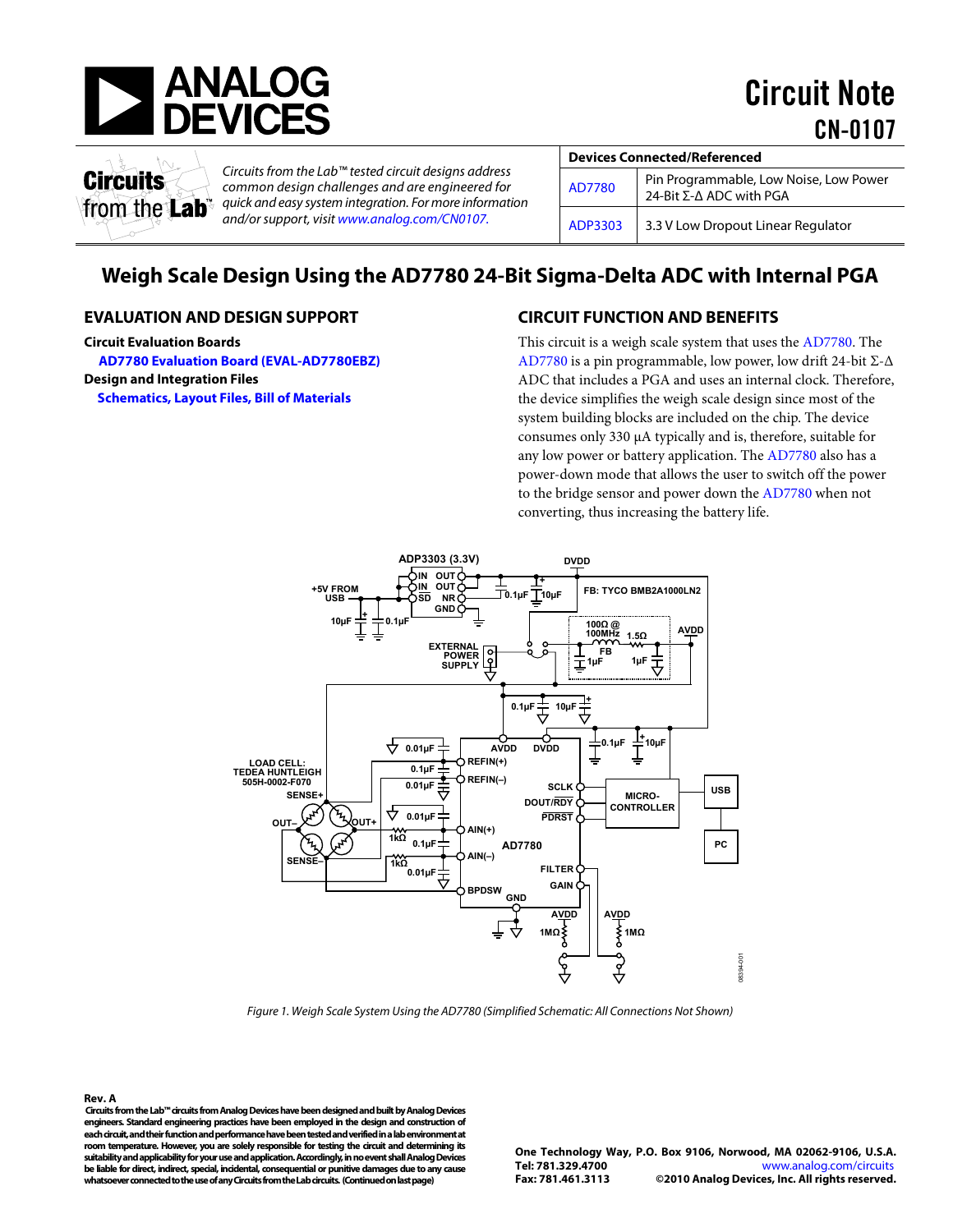

*Figure 2. Weigh Scale System Setup Using the AD7780* 

### <span id="page-1-0"></span>**CIRCUIT DESCRIPTION**

Since th[e AD7780](http://www.analog.com/AD7780) provides an integrated solution for weigh scales, it interfaces directly to the load cell. The only external components required are some filters on the analog inputs and capacitors on the reference pins for EMC purposes. The low level signal from the load cell is amplified by th[e AD7780's](http://www.analog.com/AD7780) internal PGA. The PGA is programmed to operate with a gain of 128. The conversions from th[e AD7780 a](http://www.analog.com/AD7780)re then sent to the PC using the USB interface where the digital information is converted to weight.

[Figure 2](#page-1-0) shows the actual test setup. A 6-wire load cell is used, as this gives the optimum system performance. A 6-wire load cell has two sense pins, in addition to the excitation, ground, and two output connections. The sense pins are connected to the high side and low side of the Wheatstone bridge. The voltage developed across the bridge can, therefore, be accurately measured regardless of the voltage drop due to the wiring resistance. In addition, th[e AD7780](http://www.analog.com/AD7780) has a differential analog input, and it accepts a differential reference. Connection of the load cell differential SENSE lines to th[e AD7780](http://www.analog.com/AD7780) reference inputs creates a ratiometric configuration that is immune to low frequency changes in the power supply excitation voltage.

With a 4-wire load cell, the sense pins are not present, and the ADC reference pins are connected to the excitation voltage and ground. With this arrangement, the system is not completely ratiometric because there will be a voltage drop between the excitation voltage and SENSE+ due to wiring resistance. There will also be a voltage drop due to wire resistance on the low side.

The [AD7780](http://www.analog.com/AD7780) has separate analog and digital power supply pins. The analog and digital power supplies are independent of each other, so AVDD and DVDD can be at different potentials. The microcontroller uses a 3.3 V power supply. Therefore, DVDD is also powered from 3.3 V. This simplifies the interface between the ADC and the microcontroller because no external level shifting is required. The 3.3 V digital supply is generated using the [ADP3303](http://www.analog.com/ADP3303) (3.3 V) regulator.

There are several methods to power the weigh scale system. It can be powered from the main power supply bus or it can be powered from the [ADP3303](http://www.analog.com/ADP3303) (3.3 V). When the weigh scale is excited with 5 V, then the main power supply bus must be used. When exciting the load cell with 3.3 V, the main power supply bus or the [ADP3303](http://www.analog.com/ADP3303) (3.3 V) can be used. Th[e ADP3303](http://www.analog.com/ADP3303) (3.3 V) is a low noise regulator. In addition, noise reduction capacitors are placed on the regulator output as recommended in the [ADP3303](http://www.analog.com/ADP3303) (3.3 V) data sheet. To optimize the EMC, the regulator output is filtered before being supplied to the [AD7780](http://www.analog.com/AD7780) and the load cell. It is essential that any regulators used to generate the power supply to th[e AD7780](http://www.analog.com/AD7780) and the load cell are low noise regulators, as any noise on the power supply or ground planes will introduce noise into the system and degrade the circuit performance.

reg<br>
and ger are<br>
ger are grc the<br>
ex. If a sca woll it.<br>
the woll it.<br>
n re DA ref gain relative<br>
the word Th<br>
nt rat are gain relative<br>
the word Th<br>
ref gain relative<br>
ey.<br>
New. A | Page 2 of 4<br>
Rev. A | Page 2 of 4 If a 2 kg load cell with a sensitivity of 2 mV/V is used, the fullscale signal from the load cell is 10 mV when the excitation voltage is 5 V. A load cell has an offset, or TARE, associated with it. This TARE can have a magnitude that is up to 50% of the load cell full-scale output signal. The load cell also has a gain error that can be up to ±20% of full scale. Some customers use a DAC to remove or null the TARE. When th[e AD7780](http://www.analog.com/AD7780) uses a 5 V reference, its analog input range is equal to ±40 mV when the gain is set to 128. The wide analog input range of th[e AD7780](http://www.analog.com/AD7780) relative to the load cell full-scale signal (10 mV) is beneficial, as it ensures that the offset and gain error of the load cell do not overload the ADC's front end.

Th[e AD7780](http://www.analog.com/AD7780) has an rms noise of 49 nV when the output data rate is 10 Hz. The number of noise-free counts is equal to

$$
\frac{10 \text{ mV}}{6.6 \times 49 \text{ nV}} = 30,920\tag{1}
$$

where the factor of 6.6 converts the rms voltage into a peak-topeak voltage.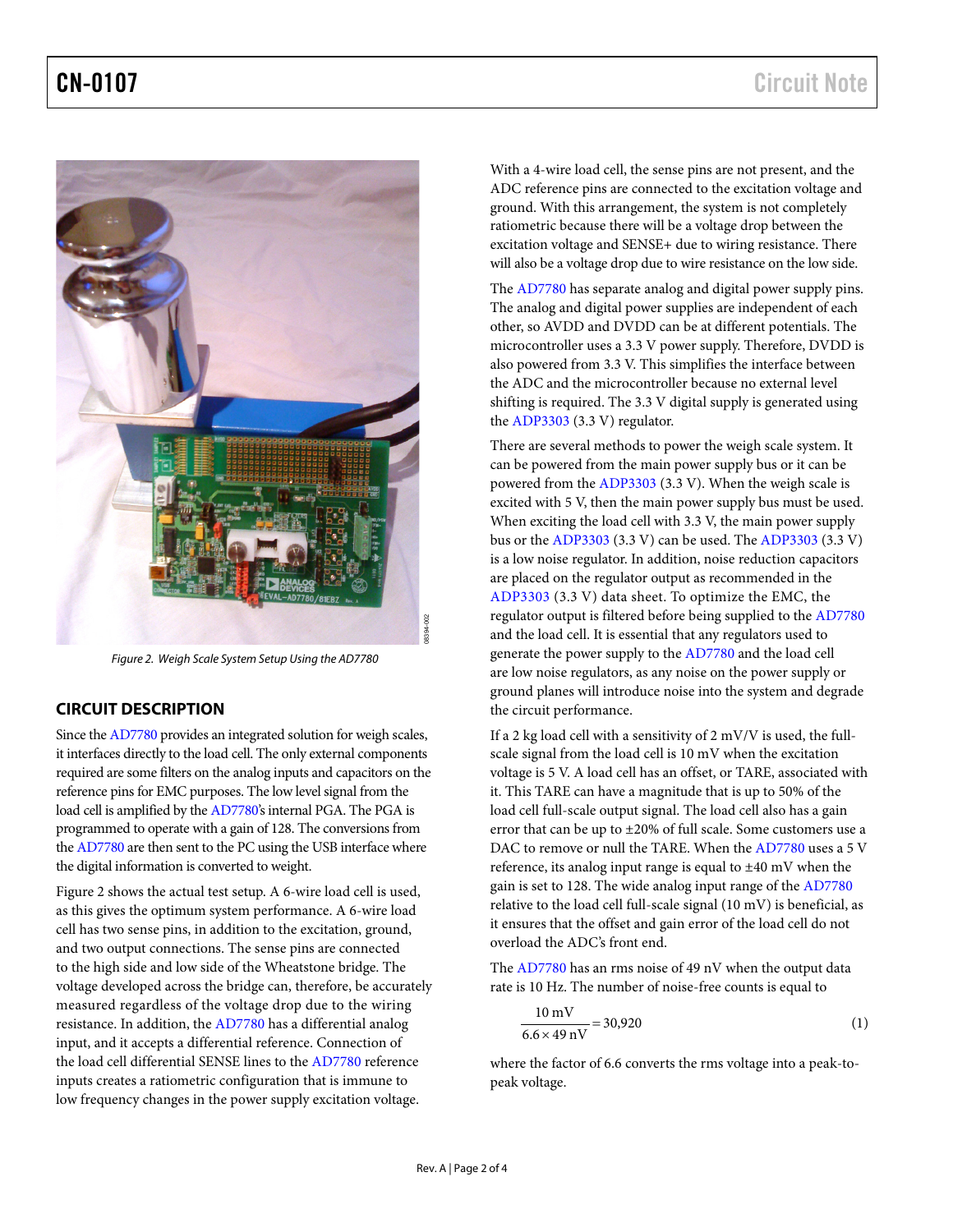The resolution in grams is, therefore, equal to

$$
\frac{2 \text{ kg}}{30,920} = 0.07 \text{ g}
$$
 (2)

The noise free resolution is equal to

$$
\log_2(30,920) = \frac{\log_{10}(30,920)}{\log_{10}(2)} = 14.9 \text{ bits}
$$
 (3)

In practice, the load cell itself will introduce some noise. There will also be some time and temperature drift of the load cell along with th[e AD7780's](http://www.analog.com/AD7780) drift. To determine the accuracy of the complete system, the weigh scale can be connected to the PC via the USB connector. Using LabView software, the performance of the weigh scale system can be evaluated[. Figure 3](#page-2-0) shows measured output performance when a 1 kg weight is placed on the load cell and 500 conversions are gathered (5 V excitation voltage used). The noise of the system is calculated by the software to 50 nV rms. This equates to 30,300 noise-free counts or 14.9 bits of noise-free code resolution.

[Figure 4](#page-2-1) shows the performance in terms of weight. The peakto-peak variation in output is 0.075 grams over the 500 codes. So, the weigh scale system achieves an accuracy of 0.075 grams.

The plots show the actual (raw) conversions being read back from the [AD7780](http://www.analog.com/AD7780) when the load cell is attached. In practice, a digital post filter is used in a weigh scale system.



*Figure 3. Measured Output Code for 500 Samples Showing the Effects of Noise*

<span id="page-2-0"></span>

<span id="page-2-1"></span>Figure 4. *Measured Output in Kilogramsfor 500 Samples Showing the Effects of Noise*

The additional averaging that is performed in the post filter will further improve the number of counts at the expense of a reduced data rate.

#### **COMMON VARIATIONS**

Note: The noise specifications given in this section are for a PGA gain of 128.

The [AD7780](http://www.analog.com/AD7780) is a low noise, low power ADC for weigh scale design. Other suitable ADCs are th[e AD7798](http://www.analog.com/ad7798) and [AD7781.](http://www.analog.com/ad7781) The [AD7781](http://www.analog.com/AD7781) has the same feature set as th[e AD7780,](http://www.analog.com/AD7780) but it is a 20-bit ADC. The [AD7798](http://www.analog.com/AD7798) allows a wider selection of output data rates. At 4.17 Hz, its rms noise is 40 nV.

For medium-end weigh scales, the [AD7799](http://www.analog.com/ad7799) is a suitable device. At an output data rate of 4.17 Hz, th[e AD7799](http://www.analog.com/AD7799) has an rms noise of 27 nV.

For precision weigh scale design, th[e AD7190,](http://www.analog.com/ad7190) [AD7192,](http://www.analog.com/ad7192) and [AD7191](http://www.analog.com/ad7191) are suitable. The [AD7190](http://www.analog.com/AD7190) has an rms noise of 8.5 nV when the output data rate is programmed to 4.7 Hz. It also offers a wide range of output data rates. It can operate up to 4.8 kHz and still maintain good performance. Th[e AD7192](http://www.analog.com/AD7192) is pin-for-pin compatible with th[e AD7190.](http://www.analog.com/AD7190) However, its rms noise is slightly higher. Th[e AD7192](http://www.analog.com/AD7192) has an rms noise of 11 nV for an output data rate of 4.7 Hz. The [AD7191](http://www.analog.com/AD7191) is a pin programmable device. It has four output data rates and four gain settings. Due to its pin programmability and reduced feature set, it is an easy to use device. Its rms noise is the same as the [AD7192's](http://www.analog.com/AD7192) rms noise.

As with any high accuracy circuit, proper layout, grounding, and decoupling techniques must be employed. Se[e Tutorial](http://www.analog.com/MT-031)  MT-031, *[Grounding Data Converters and Solving the Mystery of](http://www.analog.com/MT-031)  [AGND and DGND](http://www.analog.com/MT-031)* and Tutorial MT-101, *[Decoupling Techniques](http://www.analog.com/MT-101)* for more details.

A complete design support documentation package for this circuit note can be found at the following address: [http://www.analog.com/CN0107-DesignSupport.](http://www.analog.com/CN0107-DesignSupport)

# **CIRCUIT EVALUATION AND TEST**

With the exception of the external load cell and the PC, the circuit of Figure 1 is contained on th[e AD7780](http://www.analog.com/AD7780) evaluation board (EVAL-AD7780EBZ ).

Interface to the evaluation board via a standard USB connector, J1. J1 is used to connect the evaluation board to the USB port of a PC. A standard USB connector cable is included with the [AD7780](http://www.analog.com/AD7780) evaluation board to allow the evaluation board to interface with the USB port of the PC. Because the board is powered via the USB connector, there is no need for an external power supply, although if preferred, one may be connected via J2.

#### *Equipment Needed*

The EVAL-AD7780EBZ evaluation board and a PC running Windows 2000, Windows XP, or Windows Vista (32-bit) are the only items required other than the external load cell. A Tedea Huntleigh 505H-0002-F070 load cell was used to obtain the results presented in this circuit note. The load cell is not shipped with the evaluation board and must be purchased from the manufacturer by the customer.